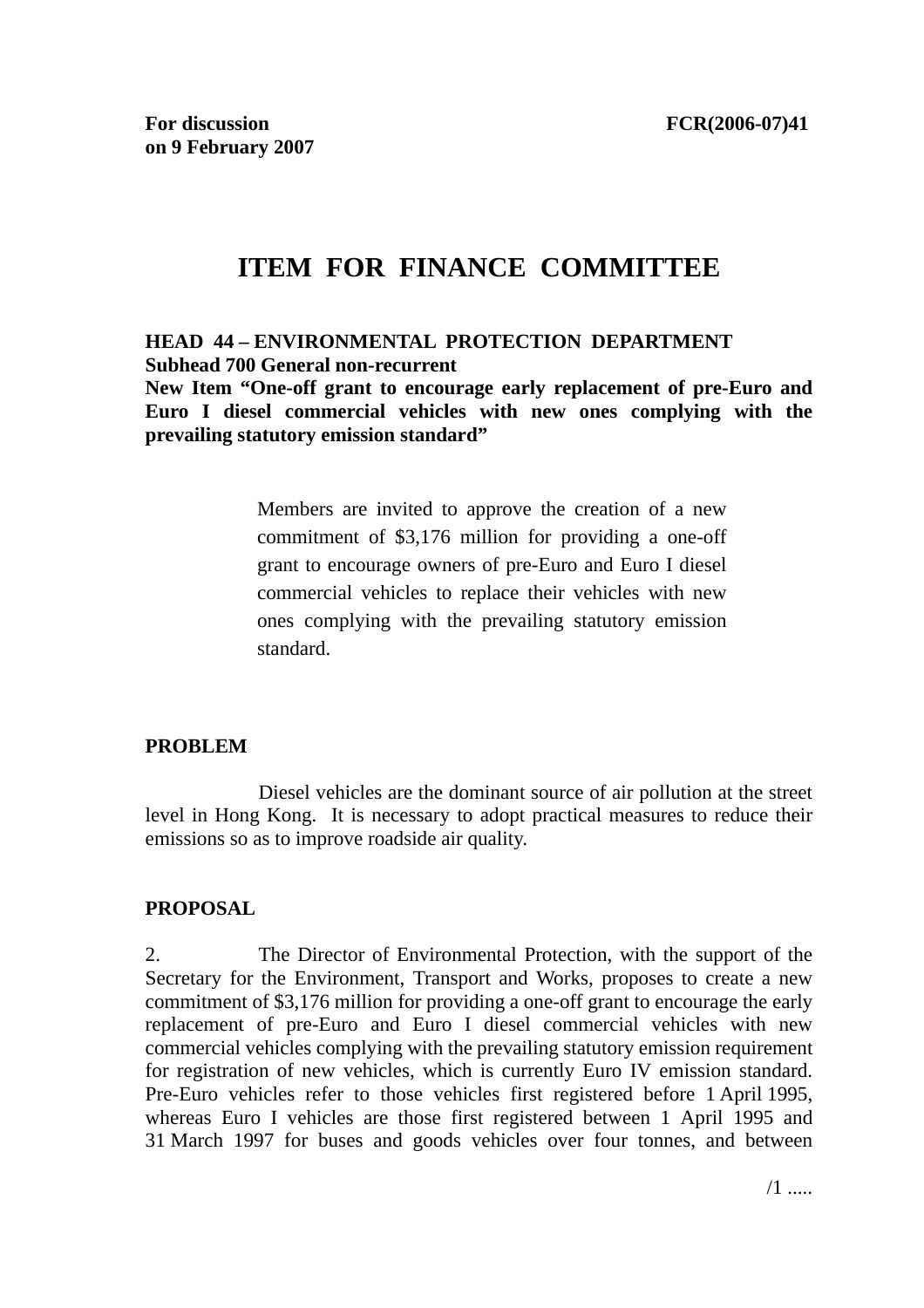1 April 1995 and 30 September 1998 for other diesel commercial vehicles. For the purpose of this incentive scheme, "commercial vehicles" include light/medium/heavy goods vehicles, private/public light buses, and private/public non-franchised buses.

- 3. Under the proposal –
- Encl. 1
- (a) a one-off grant of the amount set out at Enclosure 1 will be provided to vehicle owners for scrapping their pre-Euro and Euro I diesel commercial vehicles and replacing them with new commercial vehicles complying with the prevailing statutory emission requirement for registration of new vehicles, which is currently Euro IV emission standard;
	- (b) the grant will be made available, upon the launching of the scheme, for 18 months for pre-Euro diesel commercial vehicles, except those pre-Euro vehicles over four tonnes of long-idling operational mode<sup>1</sup>; and three years for Euro I diesel commercial vehicles and those pre-Euro vehicles over four tonnes of long-idling operational mode; and
	- (c) the grant will be pegged to the category to which the original vehicle or the replacement vehicle belongs, whichever is the less.

# **JUSTIFICATION**

 $\overline{a}$ 

Encl. 2

# **Improvement to Roadside Air Quality**

4. Road vehicles are the second largest source of air pollution in Hong Kong, contributing to 25% and 27% of the territory-wide emissions of respirable suspended particulates (RSP) and nitrogen oxides (NOx) respectively. Of the vehicle fleet, diesel commercial vehicles are key contributors to air pollution, accounting for 90% and 80% of the total vehicular emission of RSP and NOx respectively. The emission data of all vehicles vis-à-vis diesel commercial vehicles are at Enclosure 2. Compared with their actual numbers, pre-Euro and Euro I diesel commercial vehicles account for a disproportionately large share of emissions from the diesel commercial vehicle fleet –

/**Euro** .....

<sup>1</sup> From June to December 2005, the Government implemented an incentive scheme offering a one-off grant for pre-Euro diesel vehicles over four tonnes of long-idling operational mode to install emission reduction devices. A total of 2 333 eligible vehicles had been retrofitted under this scheme. With effect from 1 April 2007, it will also become a statutory requirement for this type of vehicles (except cross-boundary vehicles) to be installed with emission reduction devices. As these devices have a service life of five years, we recommend a longer replacement period (viz. three years as Euro I diesel commercial vehicles) for these vehicles.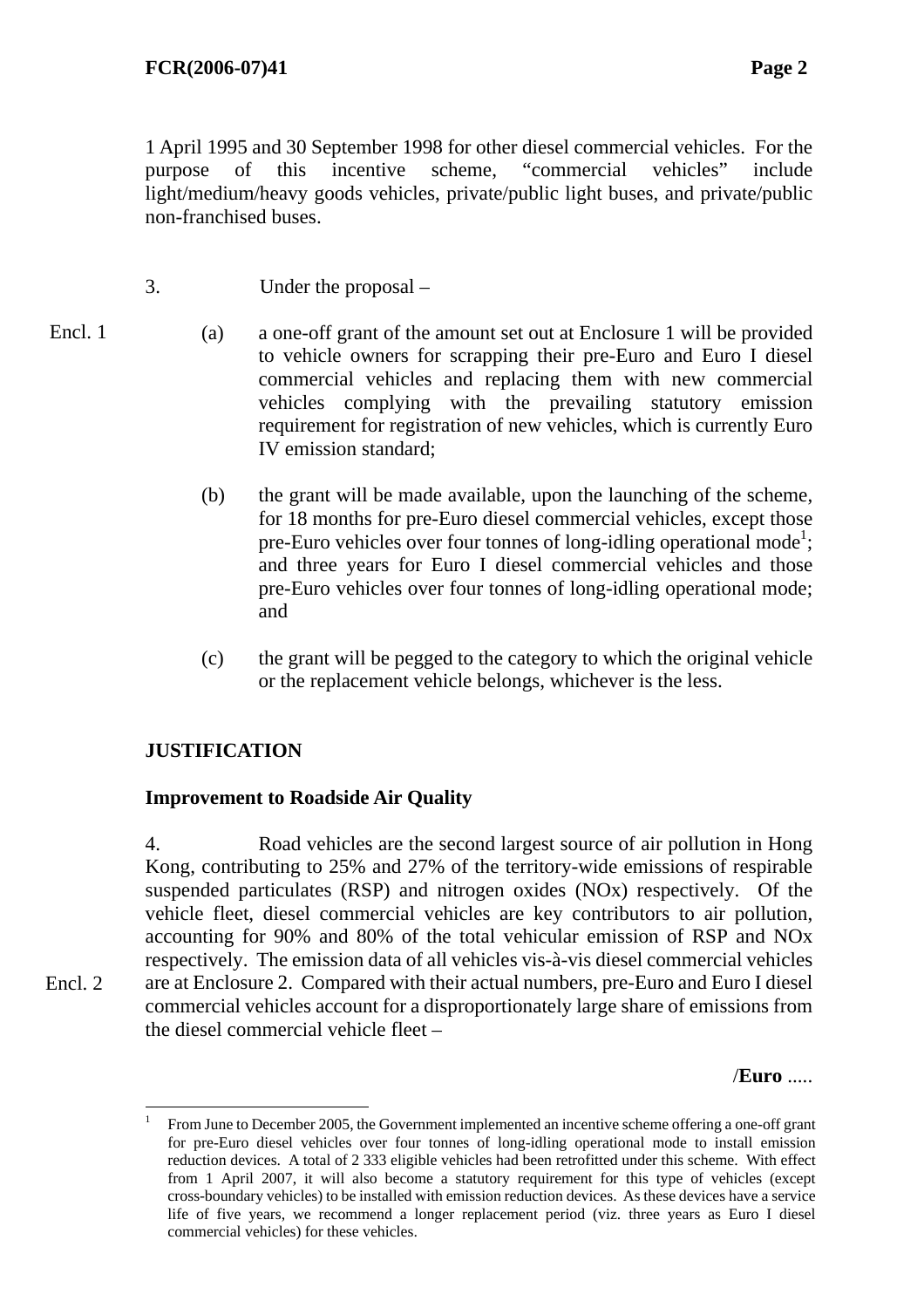| <b>Euro Grading</b>  | $%$ of the<br>diesel fleet | <b>RSP</b> emission | $\%$ contribution to $\%$ contribution to<br><b>NO<sub>x</sub></b> emission |
|----------------------|----------------------------|---------------------|-----------------------------------------------------------------------------|
| Pre-Euro             | 36                         |                     |                                                                             |
| Euro I               |                            |                     |                                                                             |
| Euro II and Euro III |                            |                     |                                                                             |

5. Compared with their Euro IV counterparts, pre-Euro vehicles emit 30 times more RSP and two times more NOx whereas Euro I vehicles emit 15 times more RSP and 1.5 times more NOx. If all pre-Euro and Euro I diesel commercial vehicles are replaced by Euro IV models, the vehicular emissions of RSP and NOx will be reduced by 74% and 38% respectively. The territory-wide emissions of RSP and NOx will be reduced by 18% and 10% respectively. If the background air pollution level remains unchanged, the emission reduction resulted from the phasing out of all the pre-Euro and Euro I diesel commercial vehicles will bring marked improvement to roadside air quality.

# **The Proposed Incentive Levels**

6. There are at present some 74 000 pre-Euro and Euro I diesel commercial vehicles registered with the Transport Department. As one of the policy initiatives to improve the air quality, the Chief Executive proposed in the 2006-07 Policy Address to offer a one-off grant to encourage owners of these old diesel commercial vehicles to replace their vehicles.

7. In the current fleet, many of the pre-Euro diesel commercial vehicles either exceed or are close to their normal service life (12 to 15 years). Their residual values could in theory be minimal. However, few owners will be willing to scrap them so long as they can still be used unless a financial incentive is given. Assuming that on average such vehicles can operate for one to two more years, it is proposed to set an incentive at 12% of the average vehicle taxable value of the newly registered vehicles in the same class<sup>2</sup>. The grant is comparable to the level of the First Registration Tax (15%) for medium and heavy goods vehicles.

 $\frac{1}{2}$  The average vehicle taxable value is worked out on the basis of the taxable values of vehicles newly registered during the period from 1 June 2005 to 31 May 2006.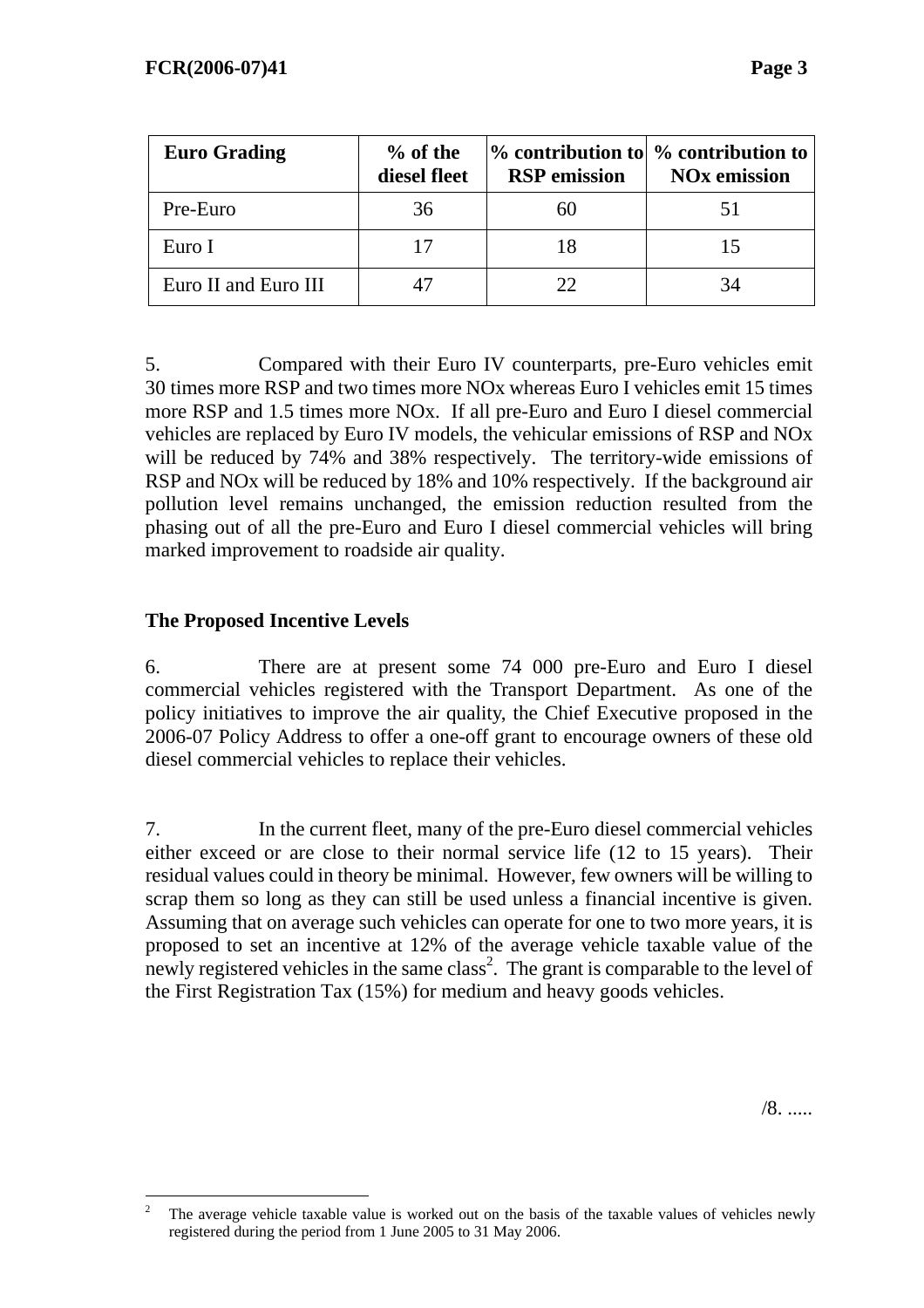8. Euro I diesel commercial vehicles are relatively newer than pre-Euro ones and many of them are still within their normal service life. We propose to provide these owners with a grant at 18% of the average vehicle taxable value of the newly registered vehicles in the same class which is 50% higher than the proposed incentive level for pre-Euro vehicles. The grant serves to compensate the owners for their losses and to maintain the attractiveness of the scheme.

9. Light buses that run on electricity and liquefied petroleum gas (LPG) are more environment-friendly than diesel models. Making reference to an incentive scheme for electric/LPG public light buses completed in end-2005, we propose that the owner of a pre-Euro or Euro I diesel light bus will be eligible for an incentive of \$80,000 for replacement with an electric light bus, and an incentive of \$60,000 for replacement with a Euro IV LPG light bus. On the other hand, since there are a number of light buses providing services along routes which are not close to LPG filling stations, these operators would prefer diesel replacements. Therefore, we propose to offer an incentive at the level of \$40,000 to encourage them to replace their pre-Euro and Euro I diesel light buses with Euro IV diesel models. The different levels of incentives for electric, LPG and diesel light buses reflect their relative order of environmental benefits.

# **FINANCIAL IMPLICATIONS**

# **Non-recurrent Expenditure**

10. It is estimated that the proposed scheme will cost the Government some \$3,176 million if all eligible vehicle owners take up the grant. The detailed calculations are set out at Enclosure 3. Subject to Members' approval, our plan is to start accepting applications for the one-off grant on 1 April 2007. The estimated cash flow is as follows –

| 2007-08    | 2008-09    | 2009-10    | <b>Total</b> |
|------------|------------|------------|--------------|
| \$ million | \$ million | \$ million | \$ million   |
| 700        | 1,700      | 776        | 3,176        |

# **Recurrent Expenditure**

11. The proposal has no additional recurrent financial implications. The Transport Department will be primarily responsible for the administration of the scheme and will absorb the work with its existing resources.

/**PUBLIC** .....

Encl. 3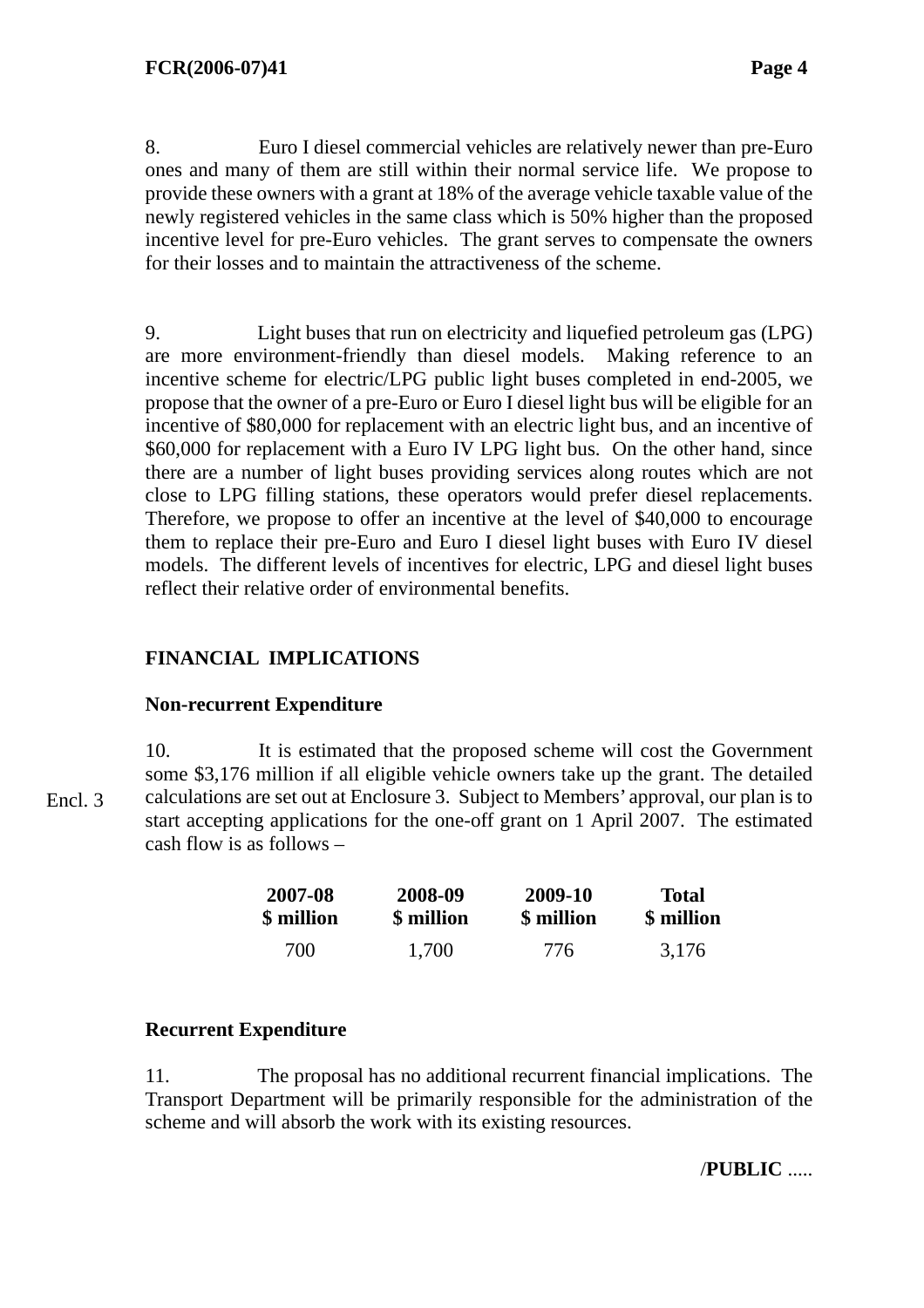$\overline{a}$ 

# **PUBLIC CONSULTATION**

## **Views from the Transport Trades and Vehicle Suppliers**

12. We consulted the relevant transport trades about the proposal from mid October to early December 2006. They are all in support of the proposal and some of them have raised the following suggestions –

- (a) the Government should not compel the retirement of pre-Euro and Euro I diesel commercial vehicles by legislation or other means;
- (b) vehicle owners who have already scrapped their pre-Euro or Euro I diesel commercial vehicles and replaced them with Euro IV commercial vehicles before the commencement of the scheme should also be eligible for the grant;
- (c) the grant should remain pegged to the category to which the original vehicle belongs even if the replacement vehicle belongs to a category with a lower incentive level;
- (d) the one-off grant should be doubled and the incentive period should be extended to three and six years for pre-Euro and Euro I vehicles respectively for cross-boundary diesel commercial vehicles;
- (e) eligible vehicle owners should not be required to acquire replacements, and in other words, they should be given the grant solely for scrapping their vehicles; and
- (f) the vehicle manufacture date or the engine emission design standard rather than the date of the first registration of a vehicle should be taken as the criterion for determining the eligibility for the grant, including distinguishing pre-Euro and Euro I vehicles. Their argument is that during the transition to a tighter emission standard, some vehicles that met the new standard entered the market earlier than the introduction of the new standard, while some vehicles that met the old standard might still be on sale after introducing the new standard because of stock clearance<sup>3</sup>.

13. We have carefully considered the views summarised in paragraph 12 above. Our response is set out below –

 $/(a)$  .....

<sup>3</sup> This stock clearance arrangement is an international practice, which has also been adopted in Hong Kong with the Director of Environmental Protection exercising the exemption provision as provided in the Air Pollution Control (Vehicle Design Standards) (Emission) Regulations (Cap. 311J).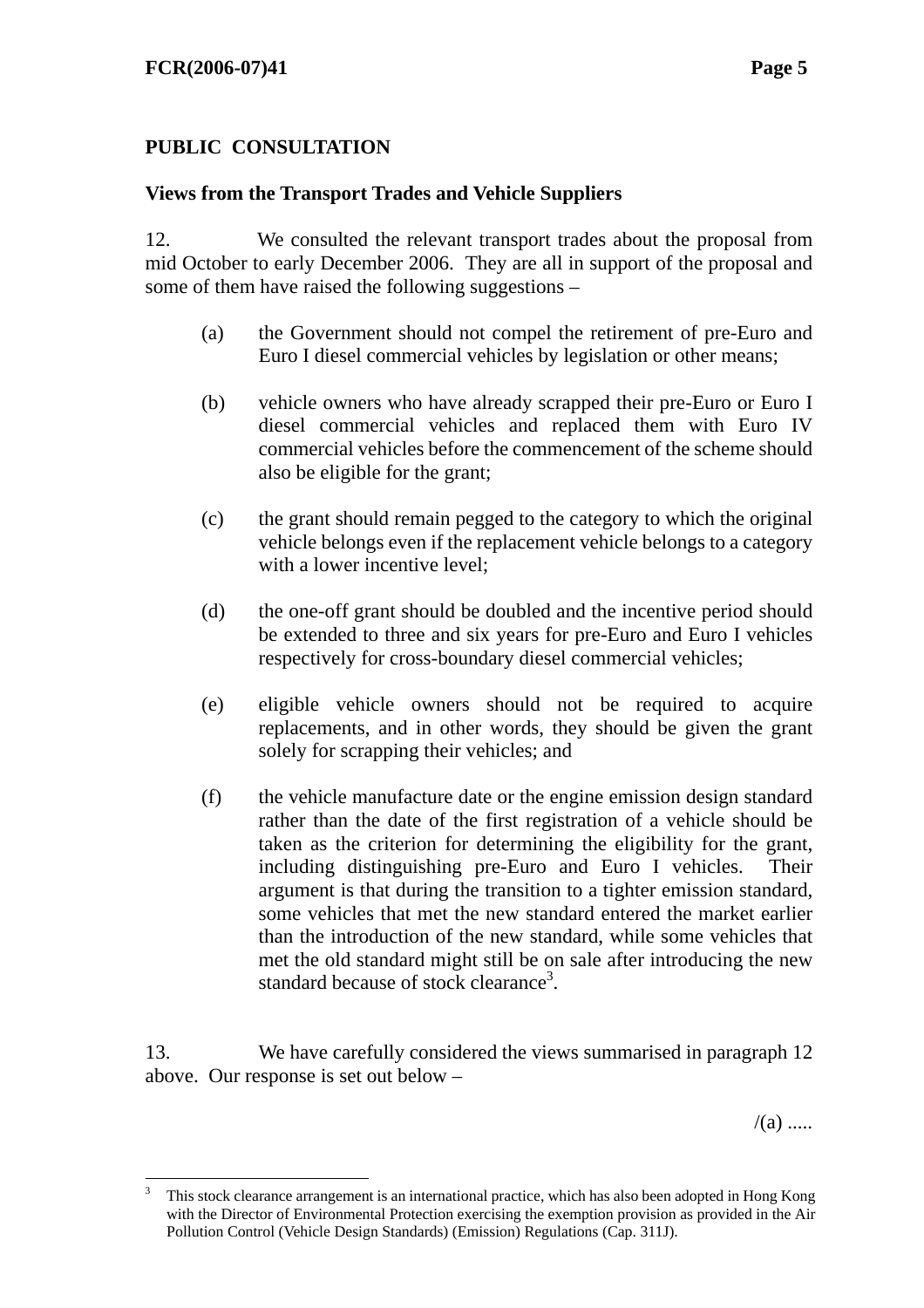- (a) the Government has no plans to make the retirement of pre-Euro and Euro I diesel commercial vehicles mandatory. Vehicle replacement can be a heavy financial burden to operators because of its substantial capital investment. If these vehicles are mandated to retire, those who cannot afford to replace their vehicles will be forced to go out of business;
- (b) the purpose of the proposed incentive scheme is to encourage owners of pre-Euro and Euro I diesel commercial vehicles to replace their vehicles. There is no such encouraging effect by providing the grant to those who have already replaced their vehicles before the scheme comes into effect;
- (c) pegging the amount of the grant to the category of the original vehicles irrespective of what replacement vehicles the owners purchase will enable the vehicle owners concerned to pocket part of the grant if vehicles with a lower incentive level are acquired as replacements. This is not in conformity with the purpose of the grant scheme and the principle of public finance management;
- (d) the incentive levels are worked out based on the average taxable values of pre-Euro and Euro I vehicles. The proposed incentive levels aim to compensate the loss of the vehicle owners and maintain the attractiveness of the scheme on the one hand and to ensure prudent use of public funding on the other. We do not consider that there is a good case to deviate from the above principle for cross-boundary diesel commercial vehicles. We also have reservation on the extension of the grant period because such extension will defeat the purpose of encouraging early replacement of these polluting vehicles with new Euro IV vehicles or any more advanced models (such as Euro V vehicles) in view of the prevailing statutory emission standard during the validity period of the proposed incentive scheme;
- (e) the purpose of the proposed incentive scheme is to help those who will stay in the business but not to provide extra cash for those winding up their business. Hence, the acquisition of eligible replacement diesel commercial vehicles (i.e. Euro IV vehicles based on the current standard) will be a pre-requisite for the grant; and
- (f) vehicles seeking first registration will have to observe the emission standards set out in the Air Pollution Control (Vehicle Design Standard) (Emissions) Regulations (Cap 311J). Thus, the first registration date of vehicles can distinguish them on the basis of the different emission requirements prevailing at the time of their first registration. It is a convenient tool for distinguishing vehicles for the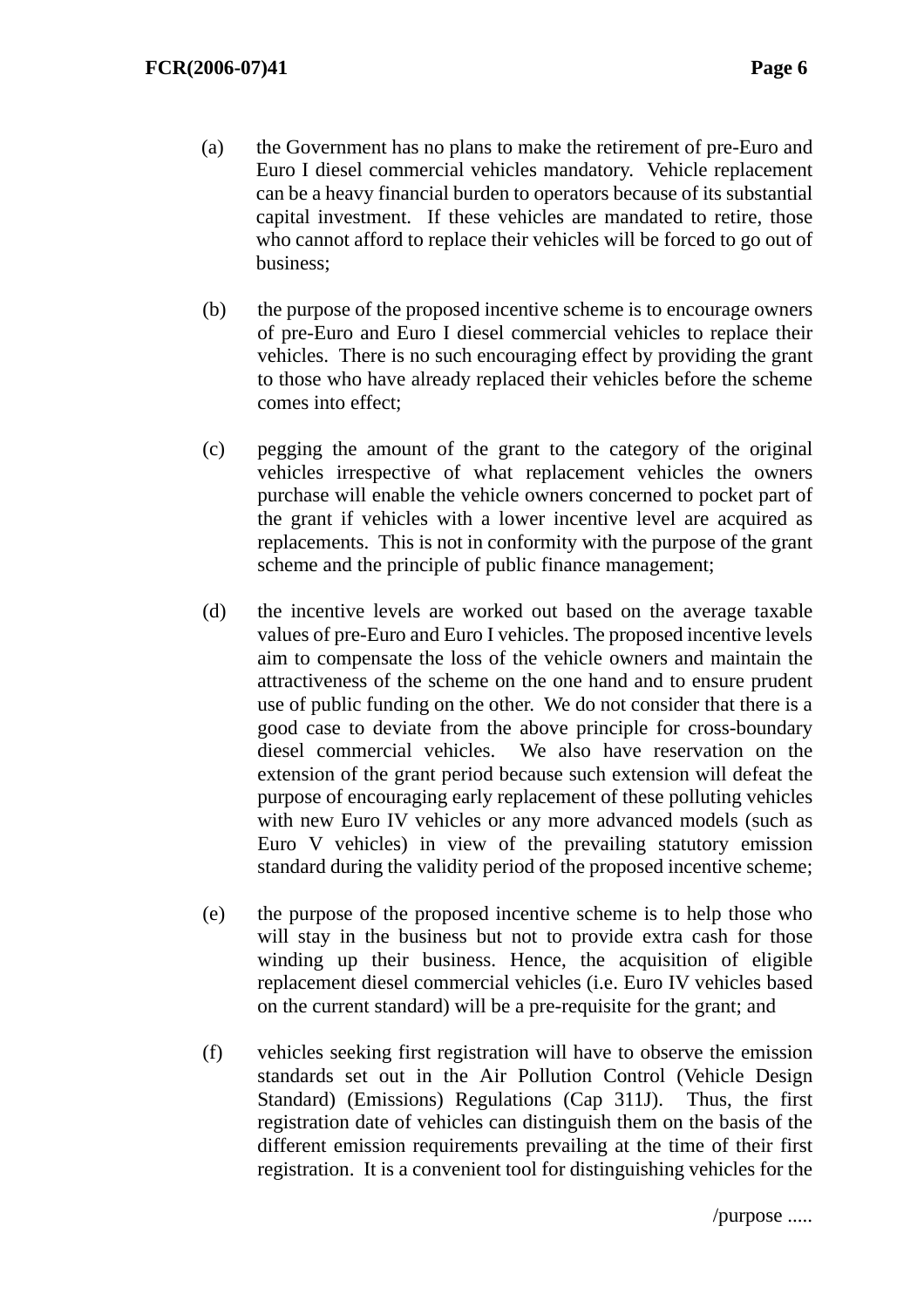purpose of the proposed incentive scheme. Moreover, it is easy to be understood by vehicle owners, who can plan for the replacement of their pre-Euro and Euro I diesel commercial vehicles accordingly. The same approach was adopted with success in the incentive schemes for the installation of emission reduction devices in pre-Euro diesel vehicles and in mandating the installation in the past. It will also be adopted when the installation of emission reduction devices becomes a statutory requirement for pre-Euro diesel vehicles over four tonnes of long-idling operational mode (except cross-boundary vehicles) with effect from 1 April 2007.

14. We have also consulted vehicle suppliers including the Hong Kong Motor Traders Association (HKMTA), the Right Hand Drive Motors Association and authorised dealers who are not HKMTA members. They are all in support of the proposal. We understand that the suppliers are making available more Euro IV diesel commercial vehicles on the market to coincide with the implementation of the incentive scheme.

## **Consultation with Legislative Council**

15. We consulted the Legislative Council Panel on Environmental Affairs about the proposal on 20 December 2006. Some Members raised concerns about the cost effectiveness of the incentive scheme, especially when there would not be any disincentives to the use of pre-Euro and Euro I diesel commercial vehicles. Given the substantial funding involved, the meeting decided to convene a special meeting on 5 January 2007 to collate views from stakeholders, including the affected trades and green groups.

16. At the special meeting on 5 January 2007, most of the deputations did not object to the proposed scheme. However, in addition to the effectiveness of the scheme in improving the air quality, some of them were also concerned that the grant would eventually benefit the vehicle dealers instead of the vehicle owners and whether sufficient Euro IV models would be available in the market.

17. On measures to prevent vehicle dealers from profiteering from the scheme, we will continue to count on the free market mechanism and will not interfere with the pricing of vehicles.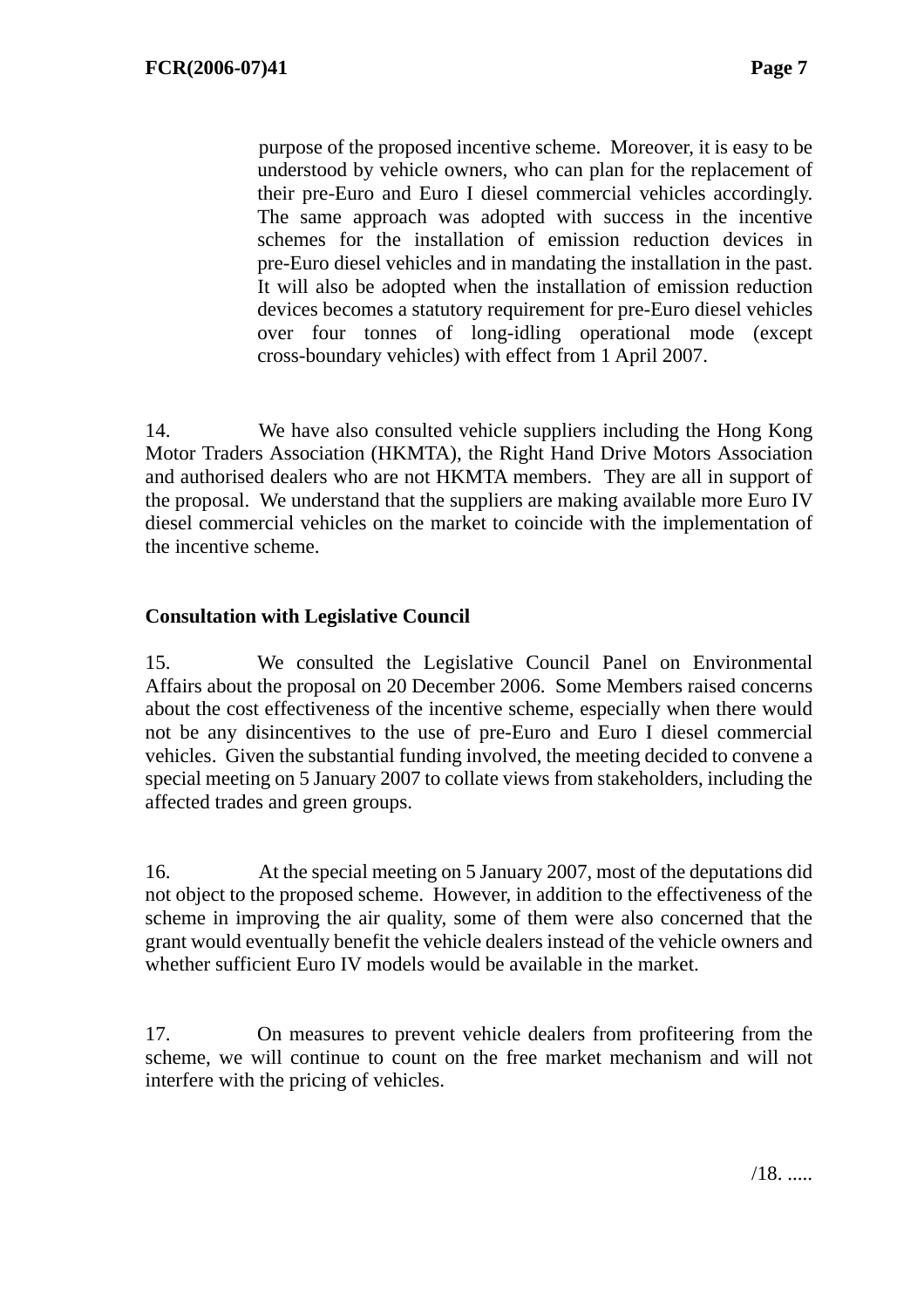Encl. 4

18. Regarding the supply of Euro IV vehicles, major vehicle suppliers have already put on the local market their Euro IV diesel commercial vehicles since the emission standard was made mandatory for newly registered diesel commercial vehicles over 3.5 tonnes on 1 October 2006. The Environmental Protection Department has already approved 168 Euro IV diesel commercial vehicle models up to 31 January 2007, the breakdown is set out at Enclosure 4. More Euro IV commercial vehicle models will be approved in coming months. Vehicle owners should not have any problem acquiring Euro IV commercial vehicles suitable for their operation.

19. Vehicle suppliers have advised that vehicle prices are determined by market competition, economic situation and sales strategy but not vehicle emission standards. To maintain competition in the market, we will continue to make our requirements for new vehicles fair and transparent. This will help vehicle suppliers provide compliant vehicles on the local market.

# **BACKGROUND**

20. Emissions from diesel vehicles can be reduced by a combination of measures. Our strategy is to –

- (a) introduce clean alternatives to diesel vehicles where practicable;
- (b) adopt the most stringent vehicle emission and fuel standards;
- (c) adopt practical technology to reduce emissions from the existing vehicle fleet; and
- (d) ensure proper maintenance of in-use vehicles through a combination of voluntary and regulatory measures.

21. Since 1999, we have provided one-off grants to encourage diesel taxi and public light bus owners to replace their vehicles with LPG ones, introduced ultra-low sulphur diesel, increased the fixed penalty for smoky vehicles, tightened the emission requirements for newly registered vehicles in step with the European Union, and provided one-off grants to assist owners of pre-Euro diesel vehicles to install emission reduction devices on their vehicles. The current proposal to provide a one-off grant to encourage the early replacement of pre-Euro and Euro I diesel commercial vehicles with new vehicles complying with the prevailing statutory emission standard (i.e. Euro IV models based on the current standard) forms part of the overall strategy to achieve our clean air objective.

----------------------------------

Environmental Protection Department February 2007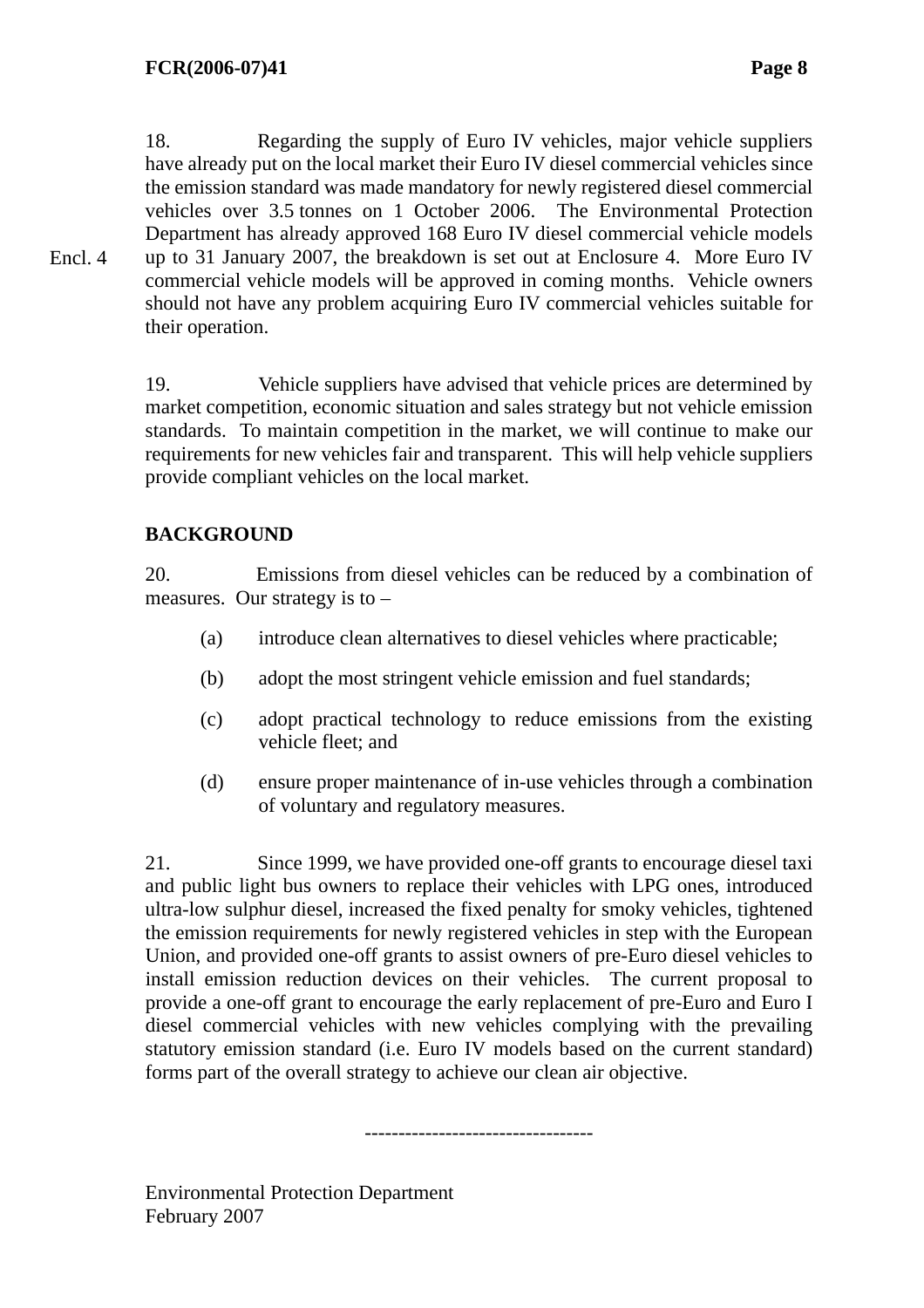# **Enclosure 1 to FCR(2006-07)41**

# **Incentive Levels**

## **Incentive for goods vehicles**

| <b>Goods vehicle</b> | <b>Designed Weight (W)</b> | <b>Pre-Euro</b> | Euro I    |
|----------------------|----------------------------|-----------------|-----------|
| Light goods vehicle  | $W \le 1.9 t$              | \$17,000        | \$25,000  |
| (non-van type)       | 1.9 t $\lt W \le 5.5$ t    | \$29,000        | \$43,000  |
| Light goods vehicle  | $W \le 1.9t$               | \$10,000        | \$14,000  |
| (van type)           | $1.9t \le W \le 5.5t$      | \$20,000        | \$30,000  |
|                      | 5.5t $\lt W \le 10$ t      | \$34,000        | \$51,000  |
| Medium goods vehicle | $10t \leq W \leq 13t$      | \$41,000        | \$61,000  |
|                      | $13t \le W \le 16t$        | \$52,000        | \$77,000  |
|                      | $16t \le W \leq 24t$       | \$65,000        | \$97,000  |
| Heavy goods vehicle  | $24t \leq W$               | \$76,000        | \$113,000 |

*Remark : For weight, the unit "t" means tonnes.*

## **Incentive for non-franchised public buses and private buses**

| Non-franchised public buses and<br>private buses | <b>Pre-Euro</b> | Euro I    |  |
|--------------------------------------------------|-----------------|-----------|--|
| $17 - 30$ seats                                  | \$48,000        | \$73,000  |  |
| 31 seats and above                               | \$115,000       | \$173,000 |  |

# **Incentive for public light buses and private light buses**

| In-use old diesel<br>light buses | <b>Replacement</b><br>(Including public and private light buses) |                          |                             |  |  |  |  |  |  |
|----------------------------------|------------------------------------------------------------------|--------------------------|-----------------------------|--|--|--|--|--|--|
|                                  | Electric<br>light bus                                            | Euro IV<br>LPG light bus | Euro IV<br>diesel light bus |  |  |  |  |  |  |
| <b>Pre-Euro and Euro I</b>       | \$80,000                                                         | \$60,000                 | \$40,000                    |  |  |  |  |  |  |

----------------------------------------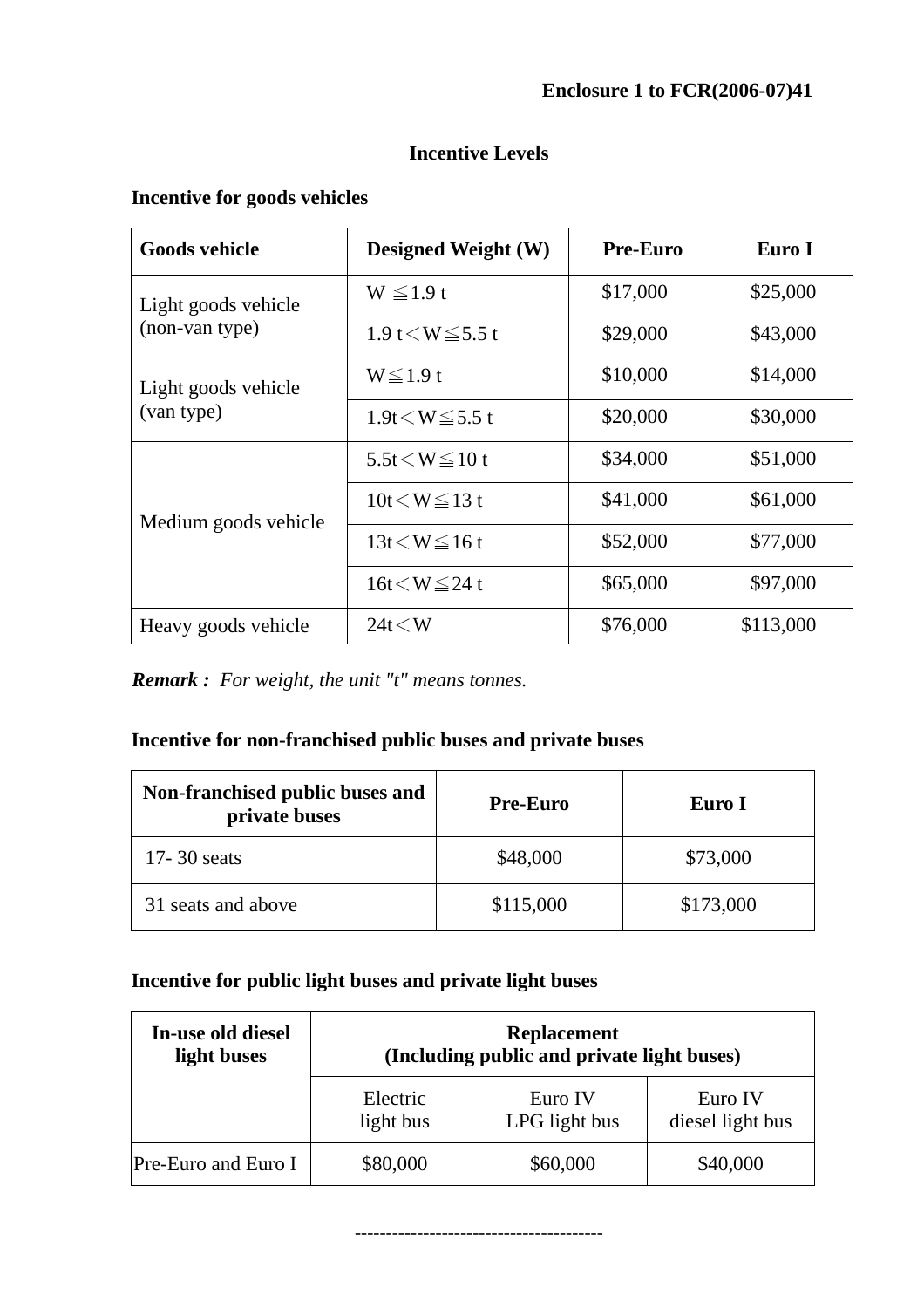#### **Distribution of all licensed vehicles by vehicle types and their emission contributions**

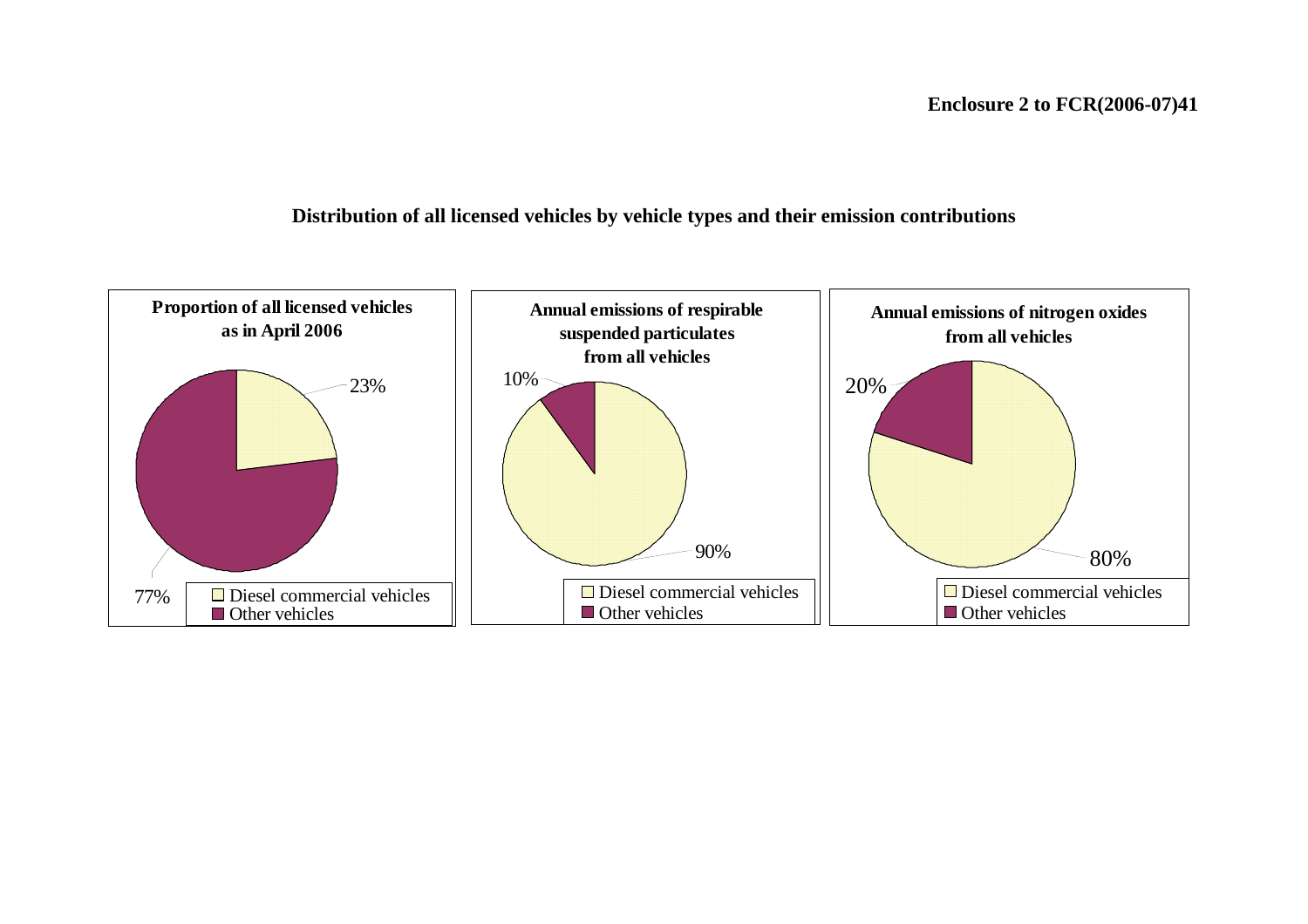#### **Diesel commercial vehicles by emission standards and their emission contributions**



----------------------------------------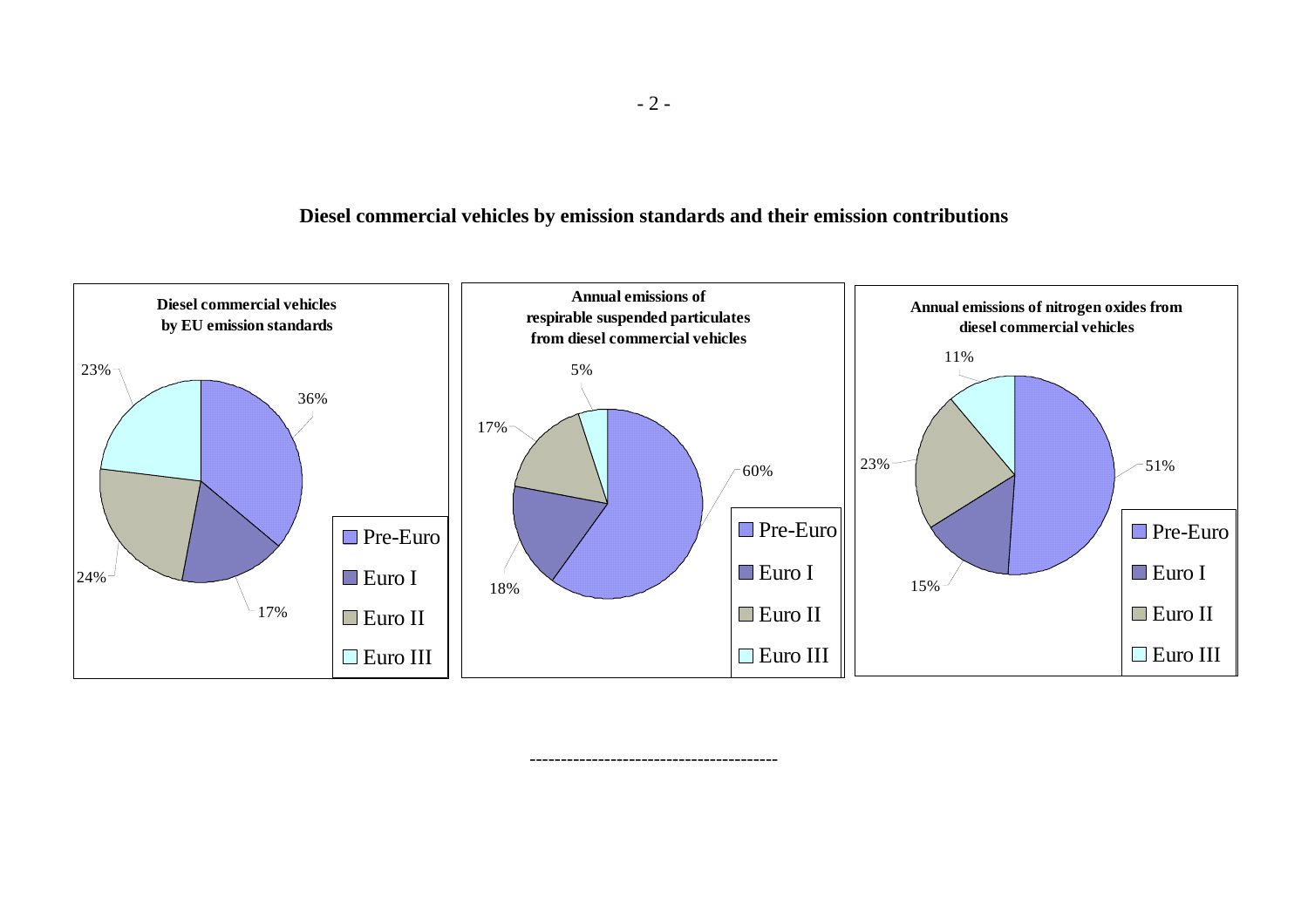|                                                                                    | <b>Average</b><br>taxable |                           | <b>Pre-Euro</b>                                  |                                  |                           | Euro I                                    |                                  | <b>Total incentive</b>    |
|------------------------------------------------------------------------------------|---------------------------|---------------------------|--------------------------------------------------|----------------------------------|---------------------------|-------------------------------------------|----------------------------------|---------------------------|
| <b>Vehicle types</b>                                                               | value<br>[A]              | No. of<br>vehicles<br>[B] | <b>Incentive per</b><br>vehicle<br>$[C]=[A]x12%$ | <b>Subtotal</b><br>$[D]=[B]x[C]$ | No. of<br>vehicles<br>[E] | Incentive per<br>vehicle<br>$[F]=[A]x18%$ | <b>Subtotal</b><br>$[G]=[E]x[F]$ | $[H]=[D]+[G]$             |
|                                                                                    | \$)                       |                           | $\left( \oint \right)$ [Note 1]                  | \$)                              |                           | $\left( \text{\$}\right)$ [Note 1]        | $\left( \text{\$}\right)$        | $\left( \text{\$}\right)$ |
| Public and private light buses                                                     | N.A.                      | 1 100                     | Note 2                                           | 55,000,000                       | 1 000                     | Note 2                                    | 50,000,000                       | 105,000,000               |
| Light goods vehicles<br>(non-van type, weight $\leq 1.9t$ )                        | 140,000                   |                           | 17,000                                           | 17,000                           | $\overline{0}$            | 25,000                                    | 0                                | 17,000                    |
| Light goods vehicles<br>$\left  \right $ (non-van type, 1.9t< weight $\leq 5.5t$ ) | 240,000                   | 13 300                    | 29,000                                           | 385,700,000                      | 7 500                     | 43,000                                    | 322,500,000                      | 708,200,000               |
| Light goods vehicles<br>(van type, weight $\leq 1.9t$ )                            | 80,000                    | 800                       | 10,000                                           | 8,000,000                        | $\overline{0}$            | 14,000                                    |                                  | 8,000,000                 |
| Light goods vehicles<br>(van-type, 1.9t< weight $\leq$ 5.5t)                       | 165,000                   | 12 3 25                   | 20,000                                           | 246,500,000                      | 10 200                    | 30,000                                    | 306,000,000                      | 552,500,000               |
| Medium goods vehicles<br>$(5.5t <$ weight $\leq 10t$ )                             | 284,000                   | 2 2 0 0                   | 34,000                                           | 74,800,000                       | 300                       | 51,000                                    | 15,300,000                       | 90,100,000                |
| Medium goods vehicles<br>$(10t <$ weight $\leq 13t)$                               | 340,000                   | 300                       | 41,000                                           | 53,300,000                       | 400                       | 61,000                                    | 24,400,000                       | 77,700,000                |
| Medium goods vehicles<br>$(13t <$ weight $\leq 16t)$                               | 430,000                   | 11700                     | 52,000                                           | 608,400,000                      | 2 4 0 0                   | 77,000                                    | 184,800,000                      | 793,200,000               |

# **Details of Non-recurrent Expenditure**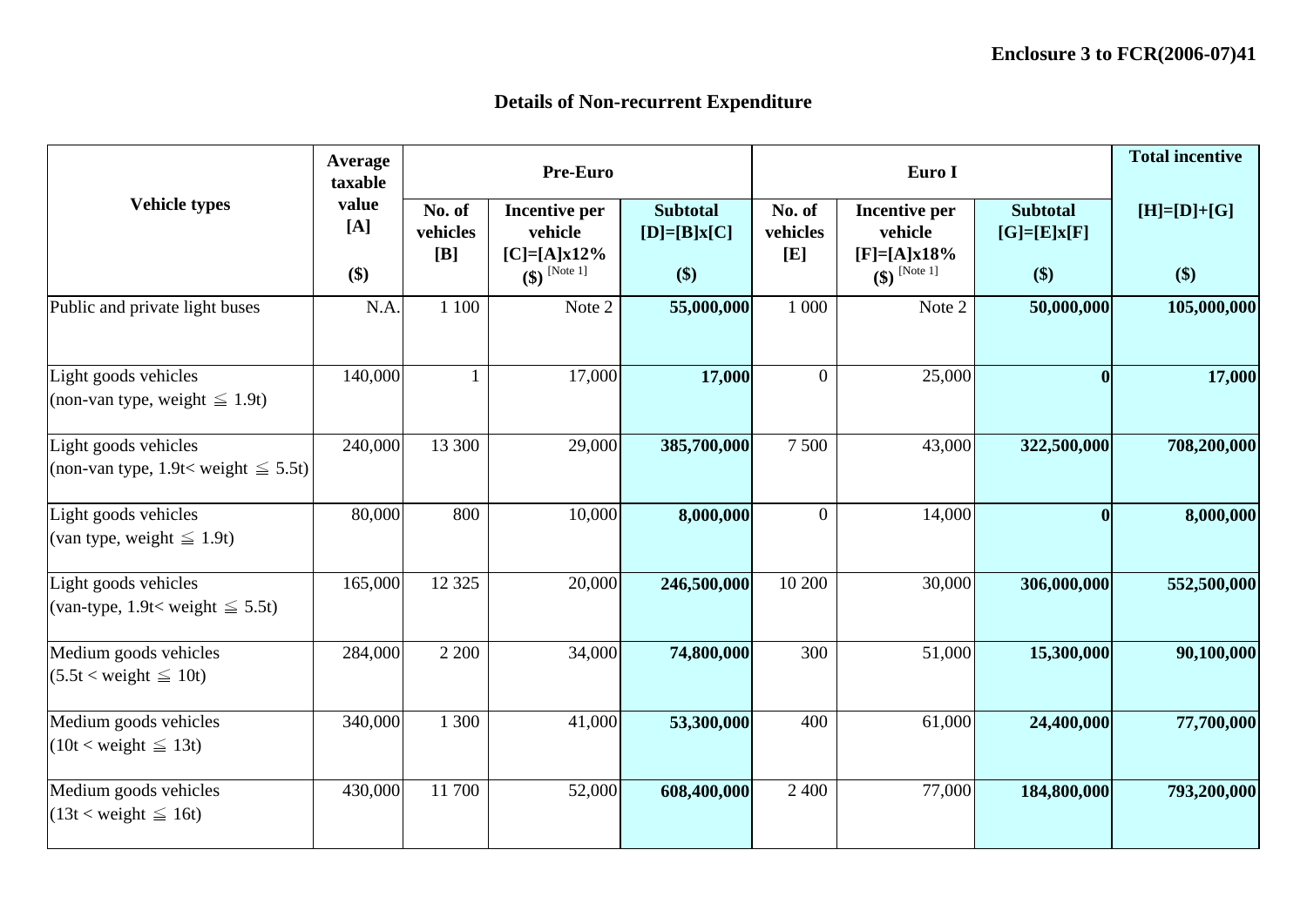(2) An incentive of \$80,000, \$60,000 and \$40,000 will be provided for a replacement light bus with an electric, Euro IV LPG and Euro IV diesel model (or model complying with the prevailing statutory emission standard) respectively. We assume 50% replacement vehicles are Euro IV LPG models while the remaining 50% are Euro IV diesel models.

|                                                                                               | <b>Average</b><br>taxable |                           | <b>Pre-Euro</b>                                   |                                  |                           | Euro I                                           |                                  | <b>Total incentive</b>               |
|-----------------------------------------------------------------------------------------------|---------------------------|---------------------------|---------------------------------------------------|----------------------------------|---------------------------|--------------------------------------------------|----------------------------------|--------------------------------------|
| <b>Vehicle types</b>                                                                          | value<br>[A]              | No. of<br>vehicles<br>[B] | <b>Incentive per</b><br>vehicle<br>$[C]=[A]x12\%$ | <b>Subtotal</b><br>$[D]=[B]x[C]$ | No. of<br>vehicles<br>[E] | <b>Incentive per</b><br>vehicle<br>$[F]=[A]x18%$ | <b>Subtotal</b><br>$[G]=[E]x[F]$ | $[H]=[D]+[G]$                        |
|                                                                                               | \$)                       |                           | $\left(\frac{1}{2}\right)$ [Note 1]               | $\left( \text{\$}\right)$        |                           | $\left(\frac{1}{2}\right)$ [Note 1]              | \$)                              | \$)                                  |
| Medium goods vehicles<br>$(16t <$ weight $\leq 24t$ )                                         | 540,000                   | 4 100                     | 65,000                                            | 266,500,000                      | 1700                      | 97,000                                           | 164,900,000                      | 431,400,000                          |
| Heavy goods vehicles<br>$(24t <$ weight)                                                      | 630,000                   | 1 200                     | 76,000                                            | 91,200,000                       | 500                       | 113,000                                          | 56,500,000                       | 147,700,000                          |
| Non-franchised<br>public buses and<br>private buses<br>$(17-30 \text{ seats})$                | 404,000                   | 460                       | 48,000                                            | 22,080,000                       | 460                       | 73,000                                           | 33,580,000                       | 55,660,000                           |
| Non-franchised public buses<br>and<br>private buses<br>$(31 \text{ seats} \text{ and above})$ | 960,000                   | 675                       | 115,000                                           | 77,625,000                       | 746                       | 173,000                                          | 129,058,000                      | 206,683,000                          |
| <b>TOTAL</b>                                                                                  |                           | 49 161                    |                                                   | 1,889,122,000                    | 25 20 6                   |                                                  | 1,287,038,000                    | 3,176,160,000<br>Say \$3,176 million |

Note

(1) Rounded to nearest thousand.

Remark : For weight, the unit "t" means tonnes.

----------------------------------------